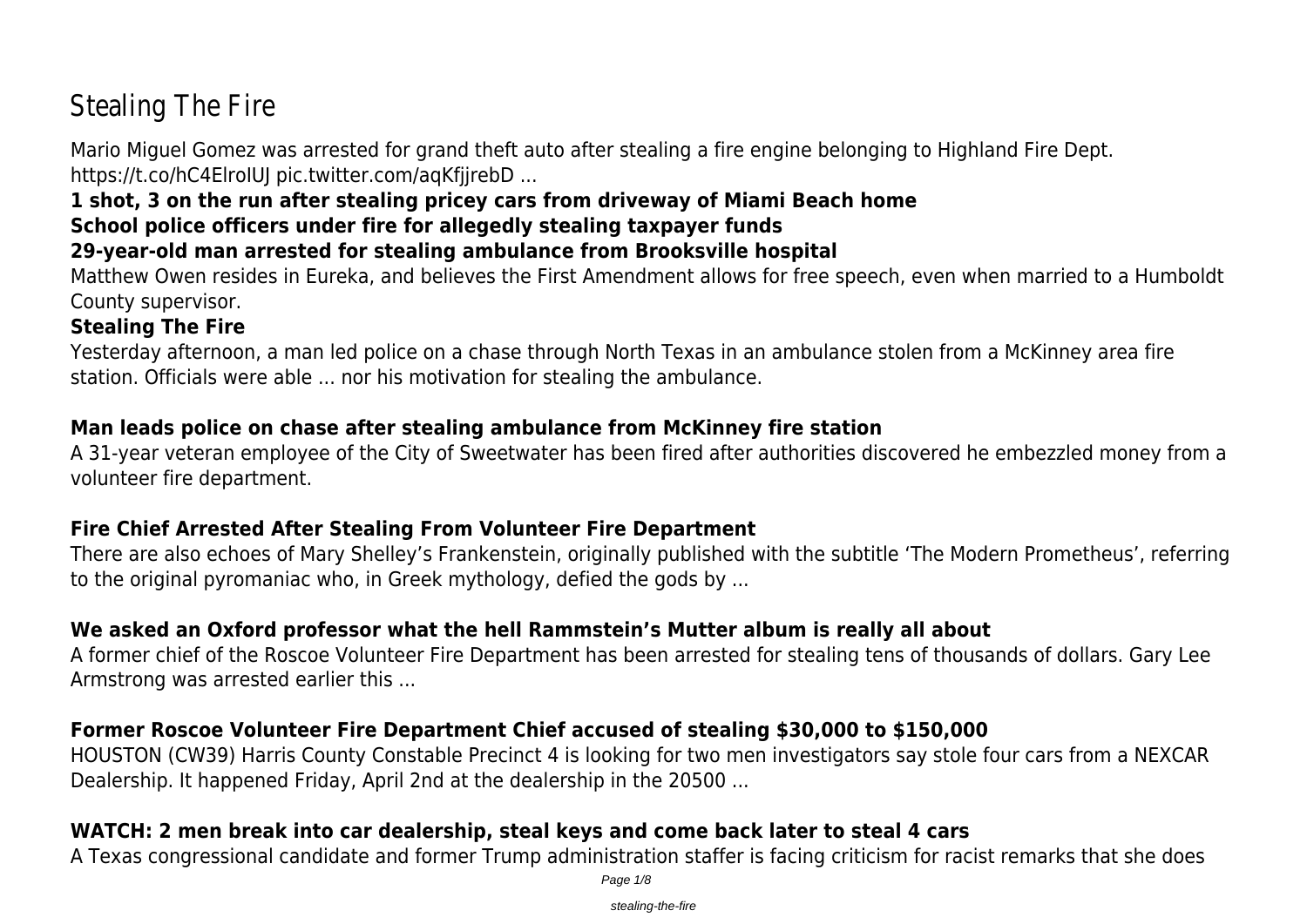not want Chinese immigrants coming to the U.S. "at all," blaming them for ...

#### **Texas Candidate Under Fire for Saying She Doesn't Want Chinese Immigrants in the U.S.**

Mario Miguel Gomez was arrested for grand theft auto after stealing a fire engine belonging to Highland Fire Dept. https://t.co/hC4ElroIUJ pic.twitter.com/aqKfjjrebD ...

#### **Man arrested after stealing California fire truck**

At around 9:45 a.m., a Highland Fire Department was briefly unattended in front of a mechanic's shop in San Bernardino, according to the San Bernardino Sheriff's Department. That's when a 44-year-old ...

#### **Man Accused of Stealing CA Fire Apparatus**

A 41-year-old man is under arrest after police say he stole a firefighter's vehicle in Commerce City, led police on a chase and later attempted to carjack a woman.

#### **Jeremy Chavez Arrested After Allegedly Stealing Firefighting Vehicle In Commerce City, Leading Officers On Chase**

Jeremy Brandon Chavez, 41, is accused of stealing a fire truck, eluding police officers, and trying to steal another vehicle during his chase.

## **Man accused of stealing firefighters' truck in Commerce City, leading authorities on chase**

A suspect was arrested Sunday in Commerce City after stealing a vehicle belonging to South Adams County Fire Department and leading authorities on a chase.

#### **Suspect arrested after stealing fire vehicle during medical call**

A 44-year-old man was arrested after allegedly stealing a fire engine in San Bernardino on Thursday, officials said. Around 9:45 a.m., the Highland Fire Department reported that their fire engine ...

# **Man arrested on suspicion of grand theft auto for stealing Highland fire engine**

Trey Cornwell is accused of stealing an ambulance in Hernando County on April 4 ... Records show the Hernando County Fire & Emergency Services ambulance was parked in the ambulance bay at Oak Hill ...

stealing-the-fire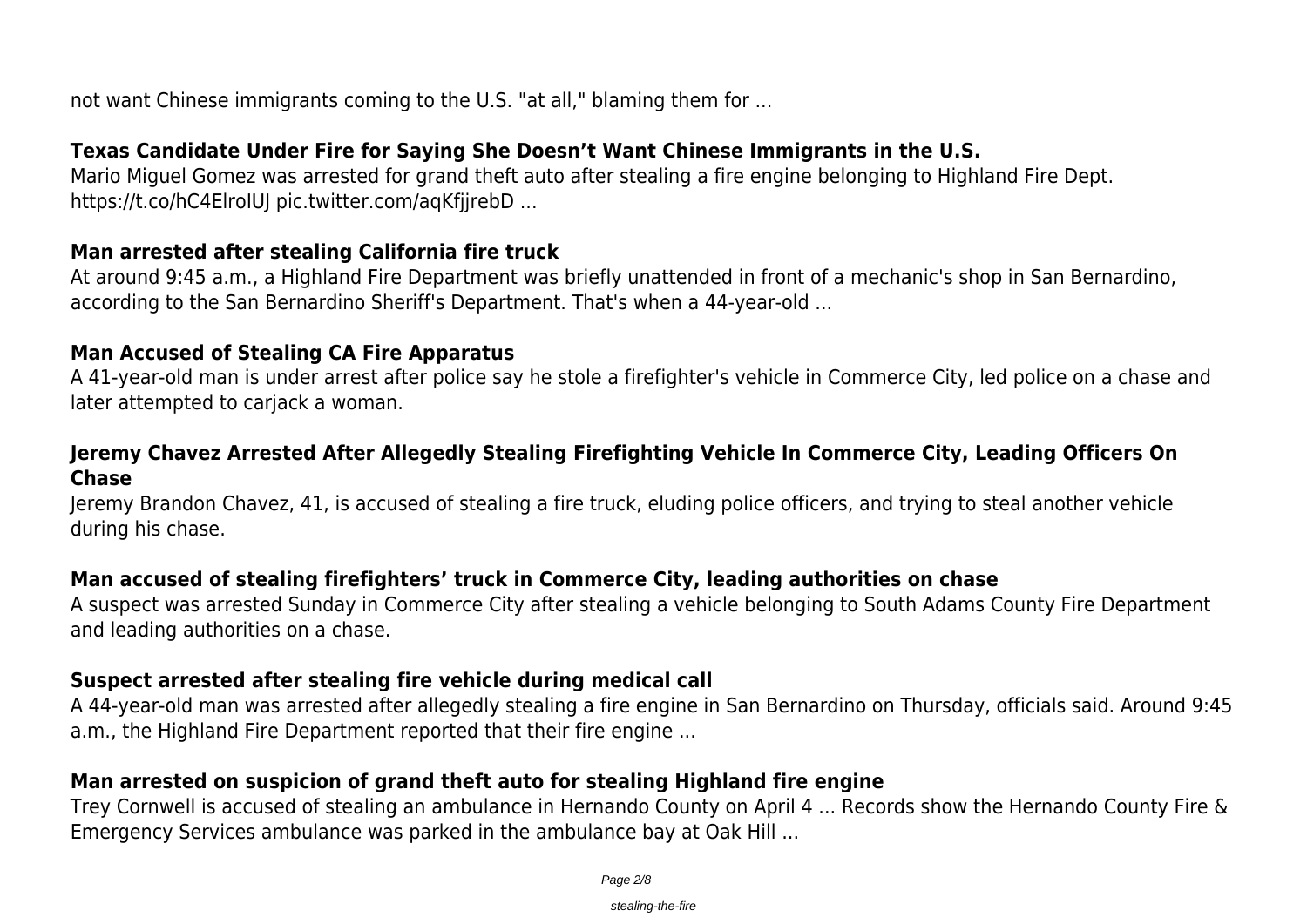#### **Florida man accused of stealing ambulance, getting it stuck in mud**

No other details are provided. There is no information as to whether or not the security guard hit anyone when he returned fire," Bown said. Bown said it wasn't clear from the report whether the ...

## **Armed robbers tried holding up 3 people on Easter. They shot 2 of them — including a security guard who returned fire — and never managed to steal anything.**

Police surrounded a multi-million-dollar home after four men jumped over a front gate and hopped into pricey luxury vehicles to steal them.

## **1 shot, 3 on the run after stealing pricey cars from driveway of Miami Beach home**

The ambulance, owned by Hernando County Fire & Emergency Services, was taken around 12:30 p.m. Sunday from the ambulance bay at Oak Hill Hospital in Brooksville. Deputies say the ambulance crew was ...

## **29-year-old man arrested for stealing ambulance from Brooksville hospital**

The fire extinguisher was rendered inoperable. One of the men involved was charged with misdemeanor theft by taking, and the other was charged with misdemeanor criminal trespass. A man broke into and ...

## **UGA Police Blotter: Men discharge fire extinguisher in Busbee, man attempts to steal UGA vehicle and more**

No matter how hard Russell Wilson cheered for his sister, Anna Wilson, and her Stanford squad, it's tone-deaf to credit the QB for the Cardinal's win.

#### **Commentators credited Russell Wilson and Ciara for powering Stanford to the Final Four, stealing the spotlight from the players**

PITTSBURGH — Two Pittsburgh Public Schools police officers are under investigation for allegedly stealing funds from taxpayers by not reporting for work, but still getting paid. On Friday, Target 11′s ...

#### **School police officers under fire for allegedly stealing taxpayer funds**

Matthew Owen resides in Eureka, and believes the First Amendment allows for free speech, even when married to a Humboldt County supervisor.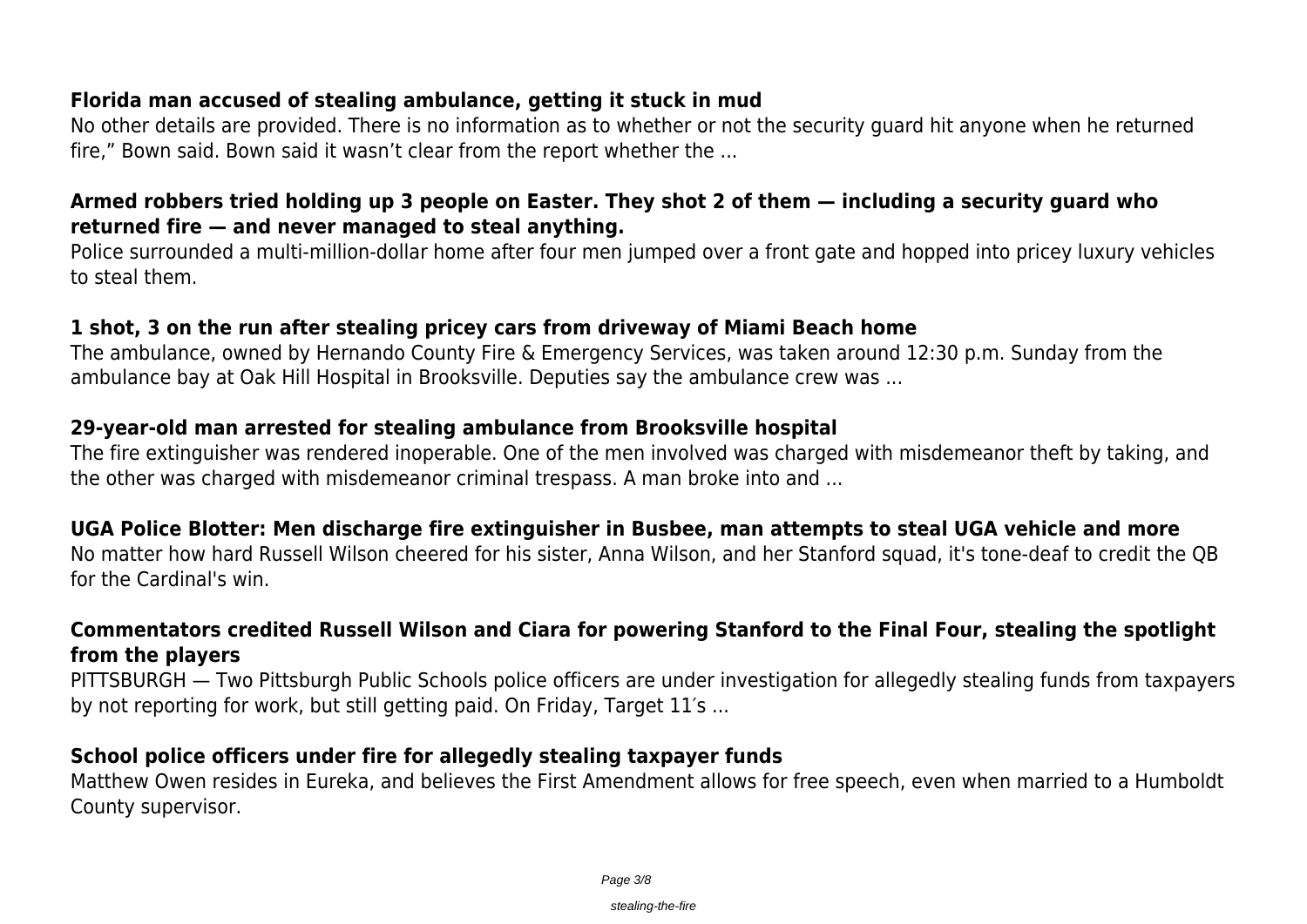Yesterday afternoon, a man led police on a chase through North Texas in an ambulance stolen from a McKinney area fire station. Officials were able ... nor his motivation for stealing the ambulance.

There are also echoes of Mary Shelley's Frankenstein, originally published with the subtitle 'The Modern Prometheus', referring to the original pyromaniac who, in Greek mythology, defied the gods by ... **Armed robbers tried holding up 3 people on Easter. They shot 2 of them — including a security guard who returned fire — and never managed to steal anything.**

**Former Roscoe Volunteer Fire Department Chief accused of stealing \$30,000 to \$150,000**

*Jeremy Chavez Arrested After Allegedly Stealing Firefighting Vehicle In Commerce City, Leading Officers On Chase Stealing The Fire*

*Yesterday afternoon, a man led police on a chase through North Texas in an ambulance stolen from a McKinney area fire station. Officials were able ... nor his motivation for stealing the ambulance.*

*Man leads police on chase after stealing ambulance from McKinney fire station*

*A 31-year veteran employee of the City of Sweetwater has been fired after authorities discovered he embezzled money from a volunteer fire department.*

*Fire Chief Arrested After Stealing From Volunteer Fire Department There are also echoes of Mary Shelley's Frankenstein, originally published with the subtitle 'The Modern Prometheus', referring to the original pyromaniac who, in Greek mythology, defied the gods by ...*

*We asked an Oxford professor what the hell Rammstein's Mutter album is really all about*

*A former chief of the Roscoe Volunteer Fire Department has been arrested for stealing tens of thousands of dollars. Gary Lee Armstrong was arrested earlier this ...*

*Former Roscoe Volunteer Fire Department Chief accused of stealing \$30,000 to \$150,000 HOUSTON (CW39) Harris County Constable Precinct 4 is looking for two men investigators say stole four cars from a NEXCAR Dealership. It happened Friday, April 2nd at the dealership in the 20500 ...*

*WATCH: 2 men break into car dealership, steal keys and come back later to steal 4 cars A Texas congressional candidate and former Trump administration staffer is facing criticism for racist remarks that she does not want Chinese immigrants coming to the U.S. "at all," blaming them for ...*

stealing-the-fire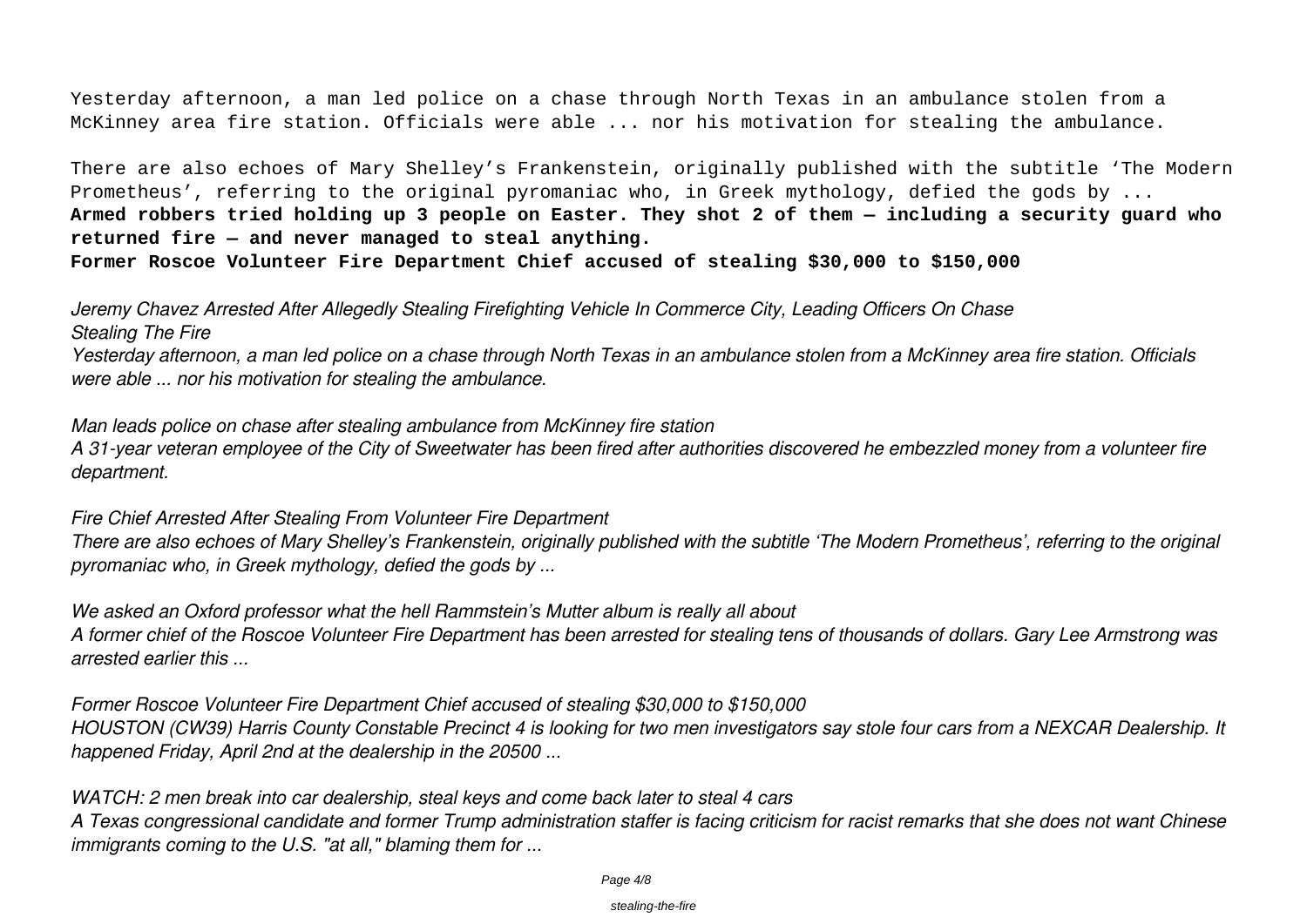#### *Texas Candidate Under Fire for Saying She Doesn't Want Chinese Immigrants in the U.S.*

*Mario Miguel Gomez was arrested for grand theft auto after stealing a fire engine belonging to Highland Fire Dept. https://t.co/hC4ElroIUJ pic.twitter.com/aqKfjjrebD ...*

#### *Man arrested after stealing California fire truck*

*At around 9:45 a.m., a Highland Fire Department was briefly unattended in front of a mechanic's shop in San Bernardino, according to the San Bernardino Sheriff's Department. That's when a 44-year-old ...*

#### *Man Accused of Stealing CA Fire Apparatus*

*A 41-year-old man is under arrest after police say he stole a firefighter's vehicle in Commerce City, led police on a chase and later attempted to carjack a woman.*

*Jeremy Chavez Arrested After Allegedly Stealing Firefighting Vehicle In Commerce City, Leading Officers On Chase Jeremy Brandon Chavez, 41, is accused of stealing a fire truck, eluding police officers, and trying to steal another vehicle during his chase.*

*Man accused of stealing firefighters' truck in Commerce City, leading authorities on chase A suspect was arrested Sunday in Commerce City after stealing a vehicle belonging to South Adams County Fire Department and leading authorities on a chase.*

*Suspect arrested after stealing fire vehicle during medical call*

*A 44-year-old man was arrested after allegedly stealing a fire engine in San Bernardino on Thursday, officials said. Around 9:45 a.m., the Highland Fire Department reported that their fire engine ...*

*Man arrested on suspicion of grand theft auto for stealing Highland fire engine*

*Trey Cornwell is accused of stealing an ambulance in Hernando County on April 4 ... Records show the Hernando County Fire & Emergency Services ambulance was parked in the ambulance bay at Oak Hill ...*

*Florida man accused of stealing ambulance, getting it stuck in mud*

*No other details are provided. There is no information as to whether or not the security guard hit anyone when he returned fire," Bown said. Bown said it wasn't clear from the report whether the ...*

*Armed robbers tried holding up 3 people on Easter. They shot 2 of them — including a security guard who returned fire — and never managed to steal anything.*

Police surrounded a multi-million-dollar home after four men jumped over a front gate and hopped into pricey luxury vehicles to steal them.

stealing-the-fire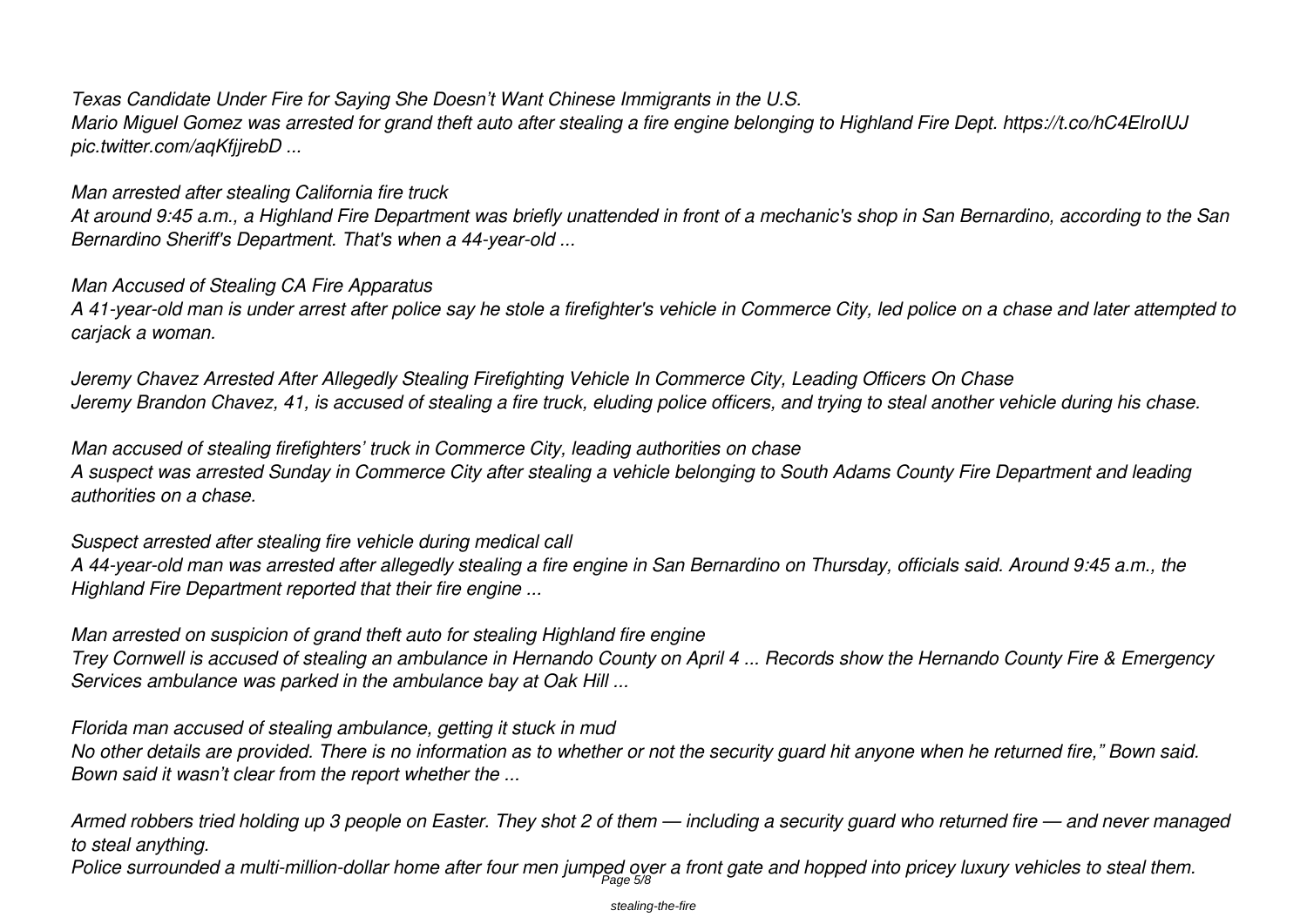*1 shot, 3 on the run after stealing pricey cars from driveway of Miami Beach home*

*The ambulance, owned by Hernando County Fire & Emergency Services, was taken around 12:30 p.m. Sunday from the ambulance bay at Oak Hill Hospital in Brooksville. Deputies say the ambulance crew was ...*

*29-year-old man arrested for stealing ambulance from Brooksville hospital*

*The fire extinguisher was rendered inoperable. One of the men involved was charged with misdemeanor theft by taking, and the other was charged with misdemeanor criminal trespass. A man broke into and ...*

*UGA Police Blotter: Men discharge fire extinguisher in Busbee, man attempts to steal UGA vehicle and more No matter how hard Russell Wilson cheered for his sister, Anna Wilson, and her Stanford squad, it's tone-deaf to credit the QB for the Cardinal's win.*

*Commentators credited Russell Wilson and Ciara for powering Stanford to the Final Four, stealing the spotlight from the players PITTSBURGH — Two Pittsburgh Public Schools police officers are under investigation for allegedly stealing funds from taxpayers by not reporting for work, but still getting paid. On Friday, Target 11′s ...*

*School police officers under fire for allegedly stealing taxpayer funds Matthew Owen resides in Eureka, and believes the First Amendment allows for free speech, even when married to a Humboldt County supervisor.*

*Man Accused of Stealing CA Fire Apparatus*

*Fire Chief Arrested After Stealing From Volunteer Fire Department*

*A suspect was arrested Sunday in Commerce City after stealing a vehicle belonging to South Adams County Fire Department and leading authorities on a chase.*

*Florida man accused of stealing ambulance, getting it stuck in mud*

*Commentators credited Russell Wilson and Ciara for powering Stanford to the Final Four, stealing the spotlight from the players*

*HOUSTON (CW39) Harris County Constable Precinct 4 is looking for two men investigators say stole four cars from a NEXCAR Dealership. It happened Friday, April 2nd at the dealership in the 20500 ...*

*The ambulance, owned by Hernando County Fire & Emergency Services, was taken around 12:30 p.m. Sunday from the*

Page 6/8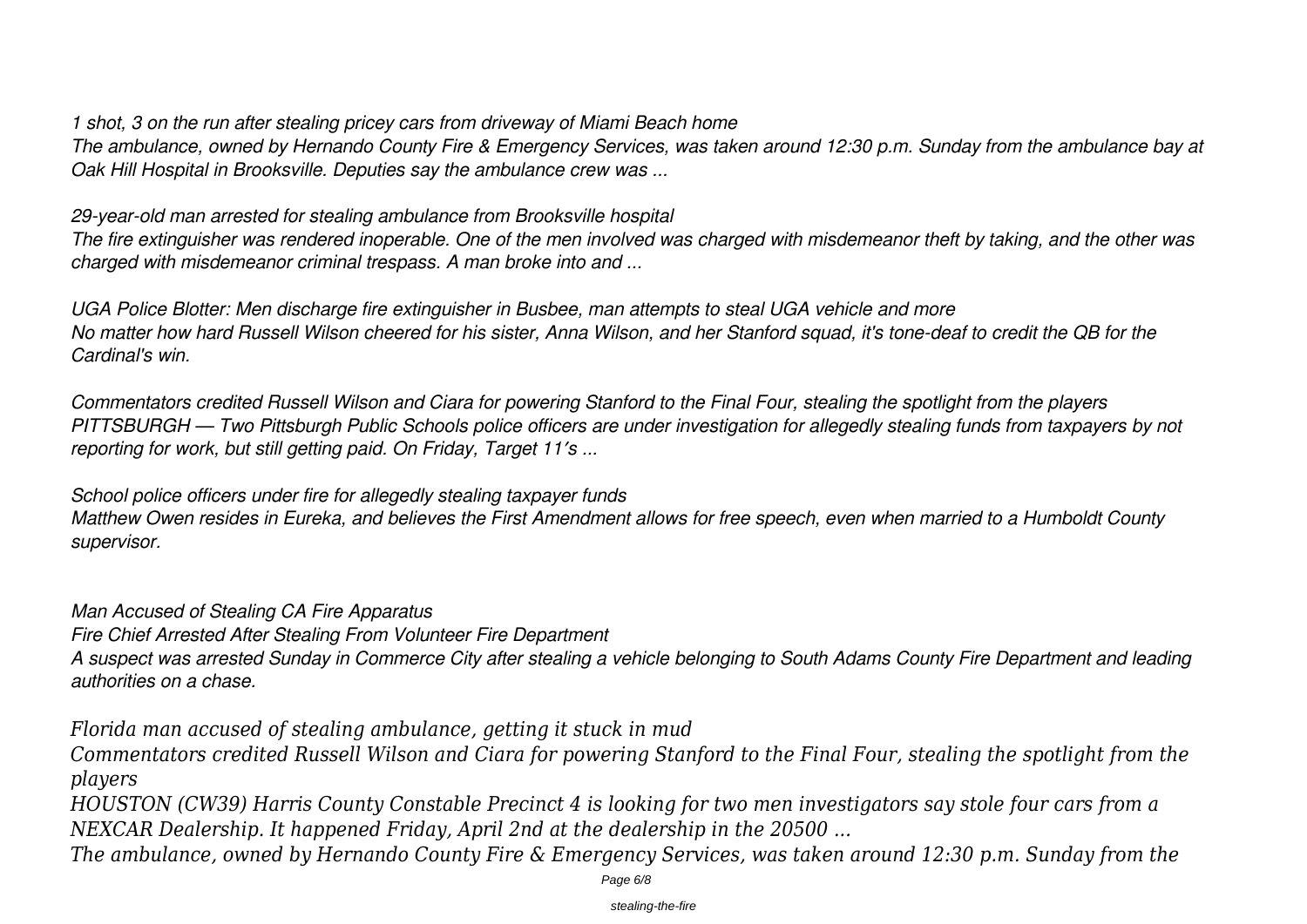*ambulance bay at Oak Hill Hospital in Brooksville. Deputies say the ambulance crew was ...*

*Trey Cornwell is accused of stealing an ambulance in Hernando County on April 4 ... Records show the Hernando County Fire & Emergency Services ambulance was parked in the ambulance bay at Oak Hill ...*

Police surrounded a multi-million-dollar home after four men jumped over a front gate and hopped into pricey luxury vehicles to steal them.

#### **Stealing The Fire**

#### **Man arrested after stealing California fire truck**

The fire extinguisher was rendered inoperable. One of the men involved was charged with misdemeanor theft by taking, and the other was charged with misdemeanor criminal trespass. A man broke into and ... A 41-year-old man is under arrest after police say he stole a firefighter's vehicle in Commerce City, led police on a chase and later attempted to carjack a woman.

**A former chief of the Roscoe Volunteer Fire Department has been arrested for stealing tens of thousands of dollars. Gary Lee Armstrong was arrested earlier this ...**

**UGA Police Blotter: Men discharge fire extinguisher in Busbee, man attempts to steal UGA vehicle and more No matter how hard Russell Wilson cheered for his sister, Anna Wilson, and her Stanford squad, it's tone-deaf to credit the QB for the Cardinal's win.**

**Suspect arrested after stealing fire vehicle during medical call**

**Man arrested on suspicion of grand theft auto for stealing Highland fire engine**

*No other details are provided. There is no information as to whether or not the security guard hit anyone when he returned fire," Bown said. Bown said it wasn't clear from the report whether the ...*

*Jeremy Brandon Chavez, 41, is accused of stealing a fire truck, eluding police officers, and trying to steal another vehicle during his chase. Texas Candidate Under Fire for Saying She Doesn't Want Chinese Immigrants in the U.S.*

*A 31-year veteran employee of the City of Sweetwater has been fired after authorities discovered he embezzled money from a volunteer fire department.*

A Texas congressional candidate and former Trump administration staffer is facing criticism for racist remarks that she does not want Chinese immigrants coming to the U.S. "at all," blaming them for ...

PITTSBURGH — Two Pittsburgh Public Schools police officers are under investigation for allegedly stealing funds from taxpayers by not reporting for work, but still getting paid. On Friday, Target 11′s ...

**We asked an Oxford professor what the hell Rammstein's Mutter album is really all about** Page 7/8